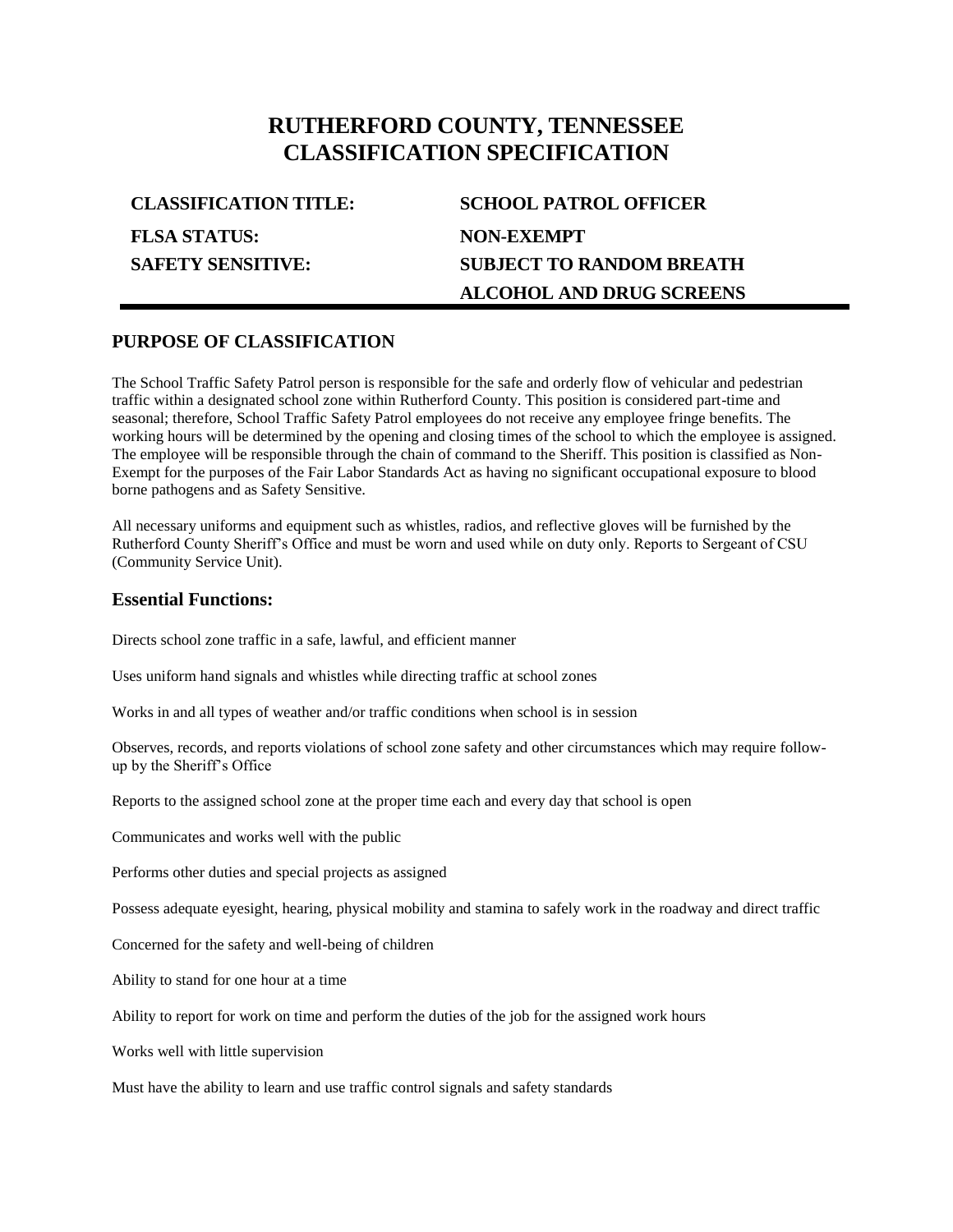Must have the ability to quickly and accurately gage traffic volume and choose among options in traffic directions to be given

Must work hours as scheduled

Complete work at assigned work location as determined by supervisor

## **ADDITIONAL FUNCTIONS**

Provides assistance to other employees or departments as needed

Performs other related duties and special projects as assigned

## **MINIMUM QUALIFICATIONS**

Must be at least 18 years of age. Must have legal authorization to work in the United States. Must not have been convicted of or pleaded guilty to or entered a plea of nolo contendere to any felony charge or to any violation of any state or federal or city ordinances relating to force, violence, theft, dishonesty, gambling, liquor or controlled substances

## **PERFORMANCE APTITUDES**

Must be concerned for the safety and well-being of children. Must report to work on time and perform the duties of the job for the assigned work hours. Must work well with little or no supervision. Must have the ability to learn and use traffic control signals and safety standards. Must have the ability to quickly and accurately gage traffic volume and choose among options in traffic directions to be given. Must possess and maintain a valid Tennessee driver's license. Must be willing to take the Oath of Office for Deputy Sheriff.

## **ADA COMPLIANCE**

**Physical Ability:** Must be able to stand for one hour at a time. Must possess adequate eyesight, hearing, physical mobility and stamina to safely work in the roadway and direct traffic Tasks require the ability to exert heavy physical effort in heavy work, with greater emphasis on climbing and balancing, but typically also involving some combination of stooping, kneeling, crouching, crawling, and the lifting, carrying, pushing and/or pulling of moderately heavy objects and materials (20-50 pounds).

**Sensory Requirements:** Some tasks require the ability to perceive and discriminate colors or shade of colors, sounds, and visual cues or signals. Some tasks require the ability to communicate orally.

**Environmental Factors:** Performance of essential functions may require exposure to adverse environmental conditions, such as dirt, dust, pollen, odors, wetness, humidity, rain, fumes, temperature and noise extremes, machinery, vibrations, electric currents, traffic hazards, bright/dim light, toxic agents, disease, pathogenic substances, explosives, firearms, violence, animal attacks, or falls.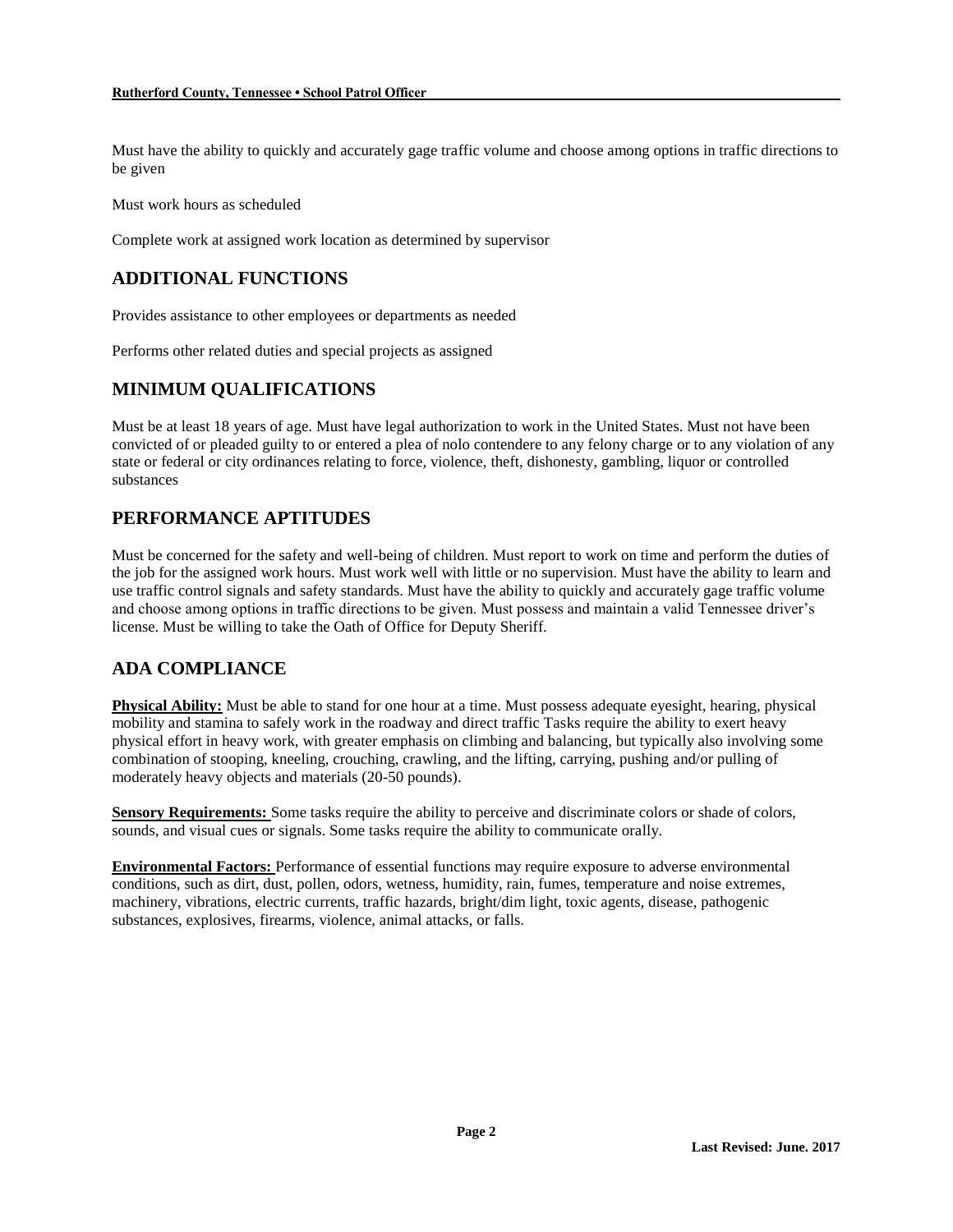#### **PHYSICAL DEMANDS ANAYLSIS**

**1. STANDING AND WALKING Estimated Total Hours:** 2 **Maximum Continuous Time:** 60 minutes

# **2. SITTING**

**Estimated Total Hours:** 0 **Maximum Continuous Time:** 0 Minutes

**3. LIFTING/CARRYING Objects: Never**

| Weight      | <b>Hourly</b> | <b>Daily</b> | Weekly | <b>Monthly</b> | <b>Never</b> |
|-------------|---------------|--------------|--------|----------------|--------------|
| $<$ 10 lbs. |               |              |        |                |              |
| 11-25 lbs.  |               |              |        |                |              |
| 26-50 lbs.  |               |              |        |                |              |
| 51-75 lbs.  |               |              |        |                |              |
| 76-100 lbs. |               |              |        |                |              |
| >100 lbs.   |               |              |        |                |              |

- **4. PUSHING/PULLING Objects:** Never
- **5. CLIMBING Frequency:** Never
- **6. BENDING/SQUATTING/KNEELING Frequency:** Never
- **7. REACHING**

**Hands Used:** RIGHT LEFT **BOTH X**

| <b>Distance</b> | <b>Direction</b> | <b>Frequency</b> | <b>Duration</b> | Avg. Weight |
|-----------------|------------------|------------------|-----------------|-------------|
| $0 - 20"$       | AL∟              | Dailv            |                 |             |
| $21 - 36"$      | ALL              | Dailv            |                 |             |

#### **8. WORK CONDITIONS**

| <b>Exposure to</b>                   | Yes | No |
|--------------------------------------|-----|----|
| <b>Hot Temperatures</b>              | Х   |    |
| <b>Cold Temperatures</b>             | X   |    |
| <b>Sudden Changes in Temperature</b> | Х   |    |
| <b>Noise</b>                         | Χ   |    |
| <b>Fumes</b>                         | х   |    |
| <b>Cramped Quarters</b>              |     | x  |
| <b>Cold Surfaces</b>                 | х   |    |
| <b>Hot Surfaces</b>                  | Χ   |    |
| <b>Sharp Edges</b>                   |     | X  |
| <b>Vibration</b>                     |     | Χ  |
| <b>Fluorescent Lighting</b>          |     | Χ  |
| <b>Computer Monitor Screen Glare</b> |     | X  |

| <b>Inside Building</b> | $0\%$ of time       |  |
|------------------------|---------------------|--|
| Outside                | $\%$ of time<br>100 |  |